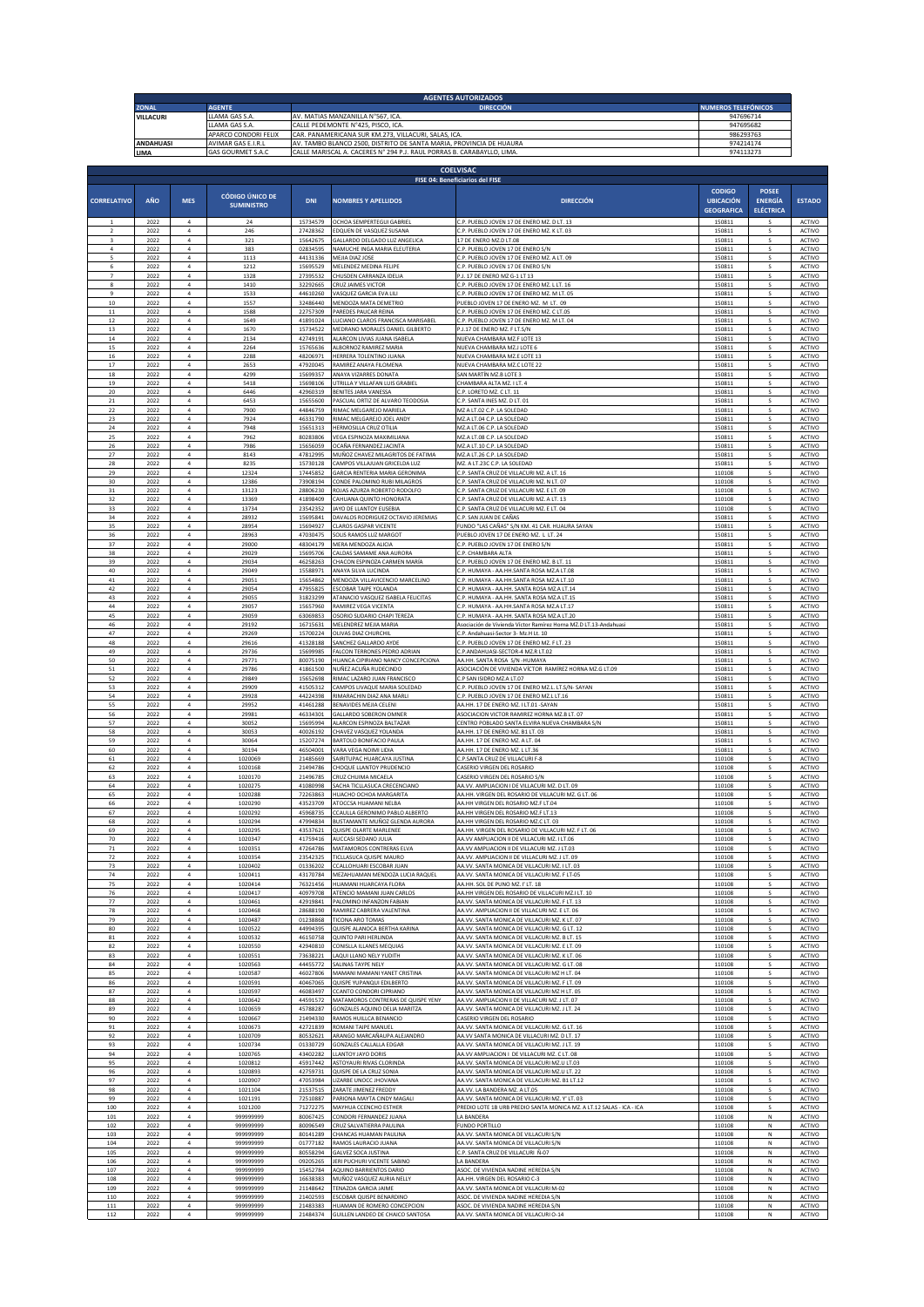| 113        | 2022         | $\overline{a}$                   | 99999999              | 21485013             | ESPINO DE PARIONA FLOR MODESTA                           | C.P. SANTA CRUZ DE VILLACURI S/I                                                        | 110108           | N               | ACTIVO                  |
|------------|--------------|----------------------------------|-----------------------|----------------------|----------------------------------------------------------|-----------------------------------------------------------------------------------------|------------------|-----------------|-------------------------|
| 114        | 2022         | $\overline{a}$                   | 999999999             | 21489312             | <b>HUAMAN CHOQUE APARICIA</b>                            | AA.VV. SANTA MONICA DE VILLACURI S/N                                                    | 110108           | N               | <b>ACTIVO</b>           |
| 115        | 2022         | $\overline{4}$                   | 99999999              | 21495406             | <b>VENTURA PAREDES EULOGIO</b>                           | ASOC. DE VIVIENDA NADINE HEREDIA S/N                                                    | 110108           | N               | <b>ACTIVO</b>           |
| 116        | 2022         | $\overline{4}$                   | 99999999              | 21529718             | JIMENEZ ROJAS AURORA                                     | <b>LA BANDERA</b>                                                                       | 110108           | N               | ACTIVO                  |
| 117        | 2022         | $\bf{4}$                         | 99999999<br>999999999 | 21537786             | LLANTOY YUPANQUI ANDREA<br>GUILLEN LANDEO HERMELINDA     | C.P. SANTA CRUZ DE VILLACURI M-18<br>C.P. SANTA CRUZ DE VILLACURI S/N                   | 110108           | ${\sf N}$       | ACTIVO<br>ACTIVO        |
| 118<br>119 | 2022<br>2022 | $\overline{a}$<br>$\overline{a}$ | 99999999              | 21566272<br>23442946 | ARECHE DE BUENDIA MARINA                                 | AA.VV. SANTA MONICA DE VILLACURI H-02                                                   | 110108<br>110108 | N<br>N          | ACTIVO                  |
| 120        | 2022         | $\overline{4}$                   | 99999999              | 23447576             | DE LA CRUZ LLANCARI DONATO                               | AA.VV. SANTA MONICA DE VILLACURI C-8                                                    | 110108           | $\hbox{N}$      | ACTIVO                  |
| 121        | 2022         | $\bf{4}$                         | 99999999              | 23466345             | PAQUIYAURI TAIPE MARCELINA                               | C.P. SANTA CRUZ DE VILLACURI C-7                                                        | 110108           | N               | ACTIVO                  |
| 122        | 2022         | $\bf{4}$                         | 99999999              | 23467233             | UNOCC PEREZ MARIA                                        | ASOC. DE VIVIENDA NADINE HEREDIA G1- 9                                                  | 110108           | N               | ACTIVO                  |
| 123        | 2022         | $\bf{4}$                         | 99999999              | 23541926             | <b>IUARCAYA TICLLASUCA SEGUNDINA</b>                     | AA.VV. SANTA MONICA DE VILLACURI R-09                                                   | 110108           | $\hbox{N}$      | ACTIVO                  |
| 124        | 2022         | $\bf{4}$                         | 999999999             | 23541932             | SANCHEZ DE TICLLASUCA VIRGINIA                           | ASOC. DE VIVIENDA NADINE HEREDIA S/N                                                    | 110108           | N               | ACTIVO                  |
| 125        | 2022         | $\overline{4}$                   | 99999999              | 23541954             | QUISPE HUINCHO RAYMUNDO                                  | AA.VV. SANTA MONICA DE VILLACURI S/N                                                    | 110108           | $\hbox{N}$      | ACTIVO                  |
| 126        | 2022         | $\sqrt{4}$                       | 99999999              | 23542863             | MOROQUILCA QUISPE DELIA                                  | C.P. SANTA CRUZ DE VILLACURIF-03                                                        | 110108           | $\hbox{N}$      | ACTIVO                  |
| 127        | 2022         | $\sqrt{4}$                       | 999999999             | 22072864             | ROJAS ÑACCHA DEMESIA DARIA                               | ASOC. DE VIVIENDA NADINE HEREDIA S/N                                                    | 110108           | N               | ACTIVO                  |
| 128        | 2022         | $\overline{4}$                   | 999999999             | 22102802             | LIZARBE OSCCORIMA JOSE MAURO                             | VIRGEN DEL ROSARIO MZ. H LT 6                                                           | 110108           | N               | ACTIVO                  |
| 129        | 2022         | $\bf{4}$                         | 99999999              | 23210832             | PARI DE INGA NATIVIDAD                                   | ASOCIACION DE VIVIENDA NADINNE HEREDIA MZ P LT 11                                       | 110108           | ${\sf N}$       | ACTIVO                  |
| 130        | 2022         | $\bf{4}$                         | 999999999             | 23255151             | HUAMAN VDA DE RUIZ AQUILINA                              | ASOC. DE VIVIENDA NADINE HEREDIA S/N                                                    | 110108           | ${\sf N}$       | ACTIVO                  |
| 131        | 2022         | $\sqrt{4}$                       | 99999999              | 23552148             | HUAMAN MANTARI LUIS ALFREDO                              | ASOC. DE VIVIENDA NADINE HEREDIA S/N                                                    | 110108           | N               | <b>ACTIVO</b>           |
| 132        | 2022         | $\bf{4}$                         | 99999999              | 25823276             | MENDOZA MARTINEZ MARCELINA                               | C.P. SANTA CRUZ DE VILLACURI H-2                                                        | 110108           | ${\sf N}$       | ACTIVO                  |
| 133        | 2022         | $\overline{4}$                   | 999999999             | 28473649             | QUICHCA JAYO NATIVIDAD                                   | C.P. SANTA CRUZ DE VILLACURI M-14                                                       | 110108           | N               | <b>ACTIVO</b>           |
| 134        | 2022         | $\overline{4}$                   | 99999999              | 28820844             | PERES ROJAS NELIDA                                       | LA BANDERA                                                                              | 110108           | N               | ACTIVO                  |
| 135        | 2022         | $\overline{4}$                   | 99999999              | 28850014             | RIVAS CCORAHUA MARIA                                     | AA.VV. AMPLIACION I DE VILLACURI A-07                                                   | 110108           | N               | ACTIVO                  |
| 136        | 2022         | $\bf{4}$                         | 99999999              | 29083146             | <b>IUAMAN GOMEZ GRACIEL</b>                              | AA.VV. AMPLIACION II DE VILLACURI                                                       | 110108           | N               | ACTIVO                  |
| 137        | 2022         | $\overline{a}$                   | 99999999              | 31540685             | HUILLCA QUISPE CIRILA                                    | AA.VV. SANTA MONICA DE VILLACURI F-0:                                                   | 110108           | N               | ACTIVO                  |
| 138        | 2022         | $\overline{4}$<br>$\overline{a}$ | 99999999              | 40196108             | LIMA MORALES AVELINA                                     | AA.VV. SANTA MONICA DE VILLACURI F1-                                                    | 110108           | N<br>N          | ACTIVO                  |
| 139<br>140 | 2022<br>2022 | $\overline{4}$                   | 99999999<br>99999999  | 40206046<br>40738939 | RIOS BAUTISTA GERONIMO<br>LIMA YAULILAHUA FELICITA       | AA.VV. SANTA MONICA DE VILLACURI X-1<br>AA.VV. SANTA MONICA DE VILLACURI AMPLIACION C-1 | 110108<br>110108 | N               | <b>ACTIVO</b><br>ACTIVO |
| 141        | 2022         | $\overline{4}$                   | 99999999              | 40946991             | TANTALIA CHOQUE MAGNA EUDOCIA                            | ASOC. DE VIVIENDA NADINE HEREDIA S/N                                                    | 110108           | N               | ACTIVO                  |
| 142        | 2022         | $\bf{4}$                         | 99999999              | 42063186             | MACHACA ORTIZ PERCY JESUS                                | C.P. SANTA CRUZ DE VILLACURI S/N                                                        | 110108           | ${\sf N}$       | ACTIVO                  |
| 143        | 2022         | $\bf{4}$                         | 99999999              | 42157559             | BRAVO ARRAZABAL HELIO ARTURO                             | AA.VV. SANTA MONICA DE VILLACURI O-11                                                   | 110108           | ${\sf N}$       | ACTIVO                  |
| 144        | 2022         | $\sqrt{4}$                       | 99999999              | 42170435             | CONDORI FLORES LUIS WILFREDO                             | AA.VV. SANTA MONICA DE VILLACURI S/N                                                    | 110108           | N               | ACTIVO                  |
| 145        | 2022         | $\overline{4}$                   | 999999999             | 42240902             | <b>SULCACONDOR HUAMANI SONIA</b>                         | AA.VV. SANTA MONICA DE VILLACURI C-14                                                   | 110108           | N               | <b>ACTIVO</b>           |
| 146        | 2022         | $\overline{4}$                   | 99999999              | 42324041             | CCAMA ROQUE ALICIA                                       | AA VV. SANTA MONICA DE VII LACURI N-20                                                  | 110108           | N               | <b>ACTIVO</b>           |
| 147        | 2022         | $\bf{4}$                         | 99999999              | 42330009             | PEÑARES PAITAN REMIGIO                                   | LOS HUERTOS DE SANTA MONICA C-15                                                        | 110108           | N               | ACTIVO                  |
| 148        | 2022         | $\bf{4}$                         | 99999999              | 42386864             | TANTALEA CHOQUE MERY TANIA                               | ASOC. DE VIVIENDA NADINE HEREDIA S/N                                                    | 110108           | $\hbox{N}$      | ACTIVO                  |
| 149        | 2022         | $\bf{4}$                         | 99999999              | 42413032             | ARDENAS CASQUI ZULMA                                     | ASOC. DE VIVIENDA NADINE HEREDIA                                                        | 110108           | N               | ACTIVO                  |
| 150        | 2022         | $\overline{4}$                   | 99999999              | 42621043             | VASQUEZ GUIMARAES ULISES                                 | AA.VV. SANTA MONICA DE VILLACURI C-08                                                   | 110108           | N               | ACTIVO                  |
| 151        | 2022         | $\overline{4}$                   | 99999999              | 42720138             | LAPA YAURI IRENE                                         | LOS HUERTOS DE SANTA MONICA B-10                                                        | 110108           | N               | ACTIVO                  |
| 152        | 2022         | $\overline{4}$                   | 99999999              | 20103855             | ANTONIO ROJAS LAURINDA                                   | AA.VV. SANTA MONICA DE VILLACURI A-2                                                    | 110108           | N               | <b>ACTIVO</b>           |
| 153        | 2022         | $\overline{4}$                   | 999999999             | 41306129             | ARANGO ROMANI ANTONIA                                    | LOS HUERTOS DE SANTA MONICA C-20                                                        | 110108           | N               | ACTIVO                  |
| 154        | 2022         | $\bf{4}$                         | 99999999              | 41564846             | COLQUE CONDORI GRACIELA                                  | AA.VV. SANTA MONICA DE VILLACURI MZ A LT 16                                             | 110108           | ${\sf N}$       | ACTIVO                  |
| 155        | 2022         | $\bf{4}$                         | 99999999              | 41622254             | APAZA INCHUÑA EMILIA SARINA                              | ASOC. DE VIVIENDA NADINE HEREDIA T-2                                                    | 110108           | ${\sf N}$       | ACTIVO                  |
| 156        | 2022         | $\sqrt{4}$                       | 99999999              | 41867072             | JAILLITA CENTON JUAN MANUEL                              | AA.VV. SANTA MONICA DE VILLACURI MZ. M LT 11                                            | 110108           | N               | ACTIVO                  |
| 157        | 2022         | $\sqrt{4}$                       | 99999999              | 42837775             | FLORES INQUILLA NORMA YENY                               | ASOC. DE VIVIENDA NADINE HEREDIA C-02                                                   | 110108           | ${\sf N}$       | ACTIVO                  |
| 158        | 2022         | $\overline{4}$                   | 999999999             | 42870883             | QUISPE CAHUANA CANDELARIA                                | AA.HH. VIRGEN DEL ROSARIO E-09                                                          | 110108           | N               | ACTIVO                  |
| 159        | 2022         | $\overline{a}$                   | 999999999             | 42951090             | LIMA QUILLCA AUGUSTO                                     | ASOC. DE VIVIENDA NADINNE HEREDIA D-15                                                  | 110108           | $\hbox{N}$      | ACTIVO                  |
| 160        | 2022         | $\bf{4}$                         | 99999999              | 42993846             | TICLLASUCA QUISPE ANA                                    | ASOC. DE VIVIENDA NADINE HEREDIA A1-18                                                  | 110108           | N               | ACTIVO                  |
| 161        | 2022         | $\bf{4}$                         | 99999999              | 43035566             | MONTERAS CANCHOHUAMAN JULIA                              | ASOC. DE VIVIENDA NADINE HEREDIA X-9                                                    | 110108           | N               | ACTIVO                  |
| 162        | 2022         | $\bf{4}$                         | 99999999              | 43195111             | HUARANCCA MUÑOZ MARGOTH SOLEDAD                          | C.P. SANTA CRUZ DE VILLACURI S/                                                         | 110108           | N               | ACTIVO                  |
| 163        | 2022         | $\overline{a}$                   | 99999999              | 43208345             | LLACCTAHUAMAN AUCCASI FERNANDINA                         | AA.VV. SANTA MONICA DE VILLACURI S/N                                                    | 110108           | N               | ACTIVO                  |
| 164        | 2022         | $\overline{4}$                   | 99999999              | 43214960             | MOLINA LLOCLLA LILIANA ROSARIO                           | LA BANDERA                                                                              | 110108           | N               | ACTIVO                  |
| 165        | 2022         | $\overline{a}$                   | 99999999              | 43296562             | MEZA NORBERTO ELIZABETH                                  | AA.VV. SANTA MONICA DE VILLACURI III ETAPA C-8                                          | 110108           | N               | ACTIVO                  |
| 166        | 2022         | $\overline{4}$                   | 999999999             | 43540040             | CHAMBI CONDORI KARINA                                    | LA BANDERA                                                                              | 110108           | N               | ACTIVO                  |
| 167        | 2022         | $\,$ 4 $\,$                      | 99999999              | 43550257             | PHALA PHALA AMELIA                                       | AA.VV. SANTA MONICA DE VILLACURI S/N                                                    | 110108           | ${\sf N}$       | ACTIVO                  |
| 168        | 2022         | $\bf{4}$                         | 99999999              | 43571988             | VERA ROMAN ROSA ANGELITA                                 | LA BANDERA                                                                              | 110108           | ${\sf N}$       | ACTIVO                  |
| 169        | 2022         | $\sqrt{4}$                       | 99999999              | 43611212             | RAMOS HUANCCO PASCUAL                                    | C.P. SANTA CRUZ DE VILLACURI S/N                                                        | 110108           | N               | ACTIVO                  |
| 170        | 2022         | $\bf{4}$                         | 99999999              | 43617081             | TICLLASUCA SANCHEZ RAYDA MARLINE                         | ASOC. DE VIVIENDA NADINE HEREDIA F-2                                                    | 110108           | ${\sf N}$       | <b>ACTIVO</b>           |
| 171        | 2022         | $\overline{4}$                   | 99999999              | 43923165             | CARDENAS CASQUI MAGNA                                    | LOS HUERTOS DE SANTA MONICA S/N                                                         | 110108           | ${\sf N}$       | ACTIVO                  |
| 172        | 2022         | $\bf{4}$                         | 99999999              | 43973603             | LLACCTA ROMERO MARCELINA ELIZABETH                       | ASOC. DE VIVIENDA NADINE HEREDIA S/N                                                    | 110108           | N               | ACTIVO                  |
| 173        | 2022         | $\bf{4}$                         | 99999999              | 44109626             | HUAYRA GUILLEN JAIME                                     | LA BANDERA                                                                              | 110108           | N               | ACTIVO                  |
| 174        | 2022         | $\bf{4}$                         | 99999999              | 44133934             | MALDONADO MELENDEZ SONIA                                 | AA.VV. SANTA MONICA DE VILLACURI S/N                                                    | 110108           | N               | ACTIVO                  |
| 175        | 2022         | $\bf{4}$                         | 99999999              | 44164777             | CARHUAPOMA HUARCAYA SANTA                                | AA.VV. SANTA MONICA DE VILLACURI E-9                                                    | 110108           | $\hbox{N}$      | ACTIVO                  |
| 176        | 2022         | $\overline{4}$                   | 99999999              | 44186144             | MACHACA INCHUÑA FRED'                                    | ASOC. DE VIVIENDA NADINE HEREDIA A-04                                                   | 110108           | N               | ACTIVO                  |
| 177        | 2022         | $\overline{4}$                   | 999999999             | 44262680             | CONDE QUISPE YENY                                        | AA.VV. SANTA MONICA DE VILLACURI L - 17                                                 | 110108           | N               | ACTIVO                  |
| 178        | 2022         | $\overline{4}$                   | 99999999              | 43737331             | TAYPE ARANGO ELISA                                       | AA.VV. SANTA MONICA DE VILLACURI H-5 int.2                                              | 110108           | N               | ACTIVO                  |
| 179        | 2022         | $\overline{4}$                   | 999999999             | 43863049             | HINOSTROZA HUAYTA ROSA VIOLETA                           | C.P. SANTA CRUZ DE VILLACURI S/N                                                        | 110108           | N               | ACTIVO                  |
| 180        | 2022         | $\bf{4}$                         | 99999999              | 43864517             | ARANGO MALLMA CESAR                                      | LA BANDERA                                                                              | 110108           | ${\sf N}$       | ACTIVO                  |
| 181        | 2022         | $\,$ 4 $\,$                      | 99999999              | 43876090             | CONDORI CONDORI HERMILINDA                               | ASOC. DE VIVIENDA NADINE HEREDIA S/N                                                    | 110108           | ${\sf N}$       | ACTIVO                  |
| 182        | 2022         | $\sqrt{4}$                       | 99999999              | 44408281             | CONSTANCIO RAMOS YONY SANTIAGO                           | AA.VV. SANTA MONICA DE VILLACURI S/N                                                    | 110108           | N               | ACTIVO                  |
| 183        | 2022         | $\bf{4}$                         | 99999999              | 44552753             | GUERRA LOZANO PAULINA MARGARITA                          | AA VV. SANTA MONICA DE VII LACURI P-12                                                  | 110108           | ${\sf N}$       | ACTIVO                  |
| 184        | 2022         | $\overline{4}$                   | 999999999             | 44662561             | CAMPOS HUAMAN POLONIA NONA                               | AA.VV. AMPLIACION II DE VILLACURI S/N                                                   | 110108           | ${\sf N}$       | ACTIVO                  |
| 185        | 2022         | $\overline{a}$                   | 99999999              | 44721583             | ARIAS CAMACHO PAULINA<br>HUINCHO INGA CARMEN             | AA.VV. SANTA MONICA DE VILLACURI G-23<br>LOS HUERTOS DE SANTA MONICA B-11 INT. 1        | 110108           | N               | ACTIVO                  |
| 186<br>187 | 2022<br>2022 | $\bf{4}$<br>$\bf{4}$             | 99999999<br>99999999  | 44782086<br>44937936 | PEREZ GOMEZ MIRTH/                                       | AA.VV. SANTA MONICA DE VILLACURI V-05                                                   | 110108<br>110108 | $\hbox{N}$<br>N | ACTIVO<br>ACTIVO        |
| 188        | 2022         | $\overline{a}$                   | 99999999              | 44968738             | CASTRO OLARTE BERTHA                                     | C.P. SANTA CRUZ DE VILLACURI I N-4                                                      | 110108           | N               | <b>ACTIVO</b>           |
| 189        | 2022         | $\overline{a}$                   | 999999999             | 44991674             | CARHUAPOMA LIMA RAQUELA GABELINA                         | AA.VV. SANTA MONICA DE VILLACURI S/N                                                    | 110108           | N               | ACTIVO                  |
| 191        | 2023<br>2022 | $\overline{4}$                   | 999999999             | 45570558             | ARHIJAPOMA ILI ANES FELICIT<br>VALERA TANCHIVA MARIORIE  | VV. AMPHACION LDE VILLACURLA<br>C.P. SANTA CRUZ DE VILLACURI C-08                       | 110108           | N               | ACTIVO<br><b>ACTIVO</b> |
| 192        | 2022         | $\overline{4}$                   | 99999999              | 45576337             | GOMEZ DE LA CRUZ JUANA                                   | AA.VV. AMPLIACION III MZ. H LT 1                                                        | 110108           | N               | <b>ACTIVO</b>           |
| 193        | 2022         | $\bf{4}$                         | 999999999             | 45576702             | TORRES LLACCTAHUAMAN ISIDRO                              | ASOC. DE VIVIENDA NADINE HEREDIA S/N                                                    | 110108           | ${\sf N}$       | ACTIVO                  |
| 194        | 2022         | $\overline{a}$                   | 99999999              | 45588197             | CHAICO GUILLEN CARMEN ROSA                               | VIRGEN DEL ROSARIO MZ. I LT 14                                                          | 110108           | N               | ACTIVO                  |
| 195        | 2022         | $\overline{4}$                   | 99999999              | 45620497             | LIMA CHANCAS JULIANA                                     | C.P. SANTA CRUZ DE VILLACURI S/N                                                        | 110108           | N               | ACTIVO                  |
| 196        | 2022         | $\overline{4}$                   | 999999999             | 45652522             | <b>ARANGO TAIPE BENITA</b>                               | AA.VV. AMPLIACION II DE VILLACURI MZ. K                                                 | 110108           | N               | ACTIVO                  |
| 197        | 2022         | $\bf{4}$                         | 99999999              | 45696582             | <b>JANAMPA ÑAHUINCOPA LOLA</b>                           | AA.VV. SANTA MONICA DE VILLACURI U-24                                                   | 110108           | $\hbox{N}$      | ACTIVO                  |
| 198        | 2022         | $\overline{4}$                   | 99999999              | 45748054             | TICLLASUCA MOROQUILCA MERY                               | AA.VV. SANTA MONICA DE VILLACURI M-06                                                   | 110108           | N               | ACTIVO                  |
| 199        | 2022         | $\bf{4}$                         | 99999999              | 45788285             | CONDORI MAMANI MAURO NILSON                              | C.P. SANTA CRUZ DE VILLACURI S/N                                                        | 110108           | $\hbox{N}$      | ACTIVO                  |
| 200        | 2022         | $\bf{4}$                         | 99999999              | 45822488             | MACHACA INCHUÑA ALBERTO                                  | ASOC. DE VIVIENDA NADINE HEREDIA S/N                                                    | 110108           | $\hbox{N}$      | ACTIVO                  |
| 201        | 2022         | $\overline{4}$                   | 99999999              | 45852700             | MAMANI CONDORI LILIANA YANETH                            | C.P. SANTA CRUZ DE VILLACURI O-08                                                       | 110108           | N               | ACTIVO                  |
| 202        | 2022         | $\overline{4}$                   | 99999999              | 45901532             | CONDORLOCHOA EUDONIA                                     | ASOC. DE VIVIENDA NADINE HEREDIA S/N                                                    | 110108           | N               | <b>ACTIVO</b>           |
| 203        | 2022         | $\overline{4}$                   | 99999999              | 45914531             | CONISITA ILLANES CELIA                                   | AA.VV. SANTA MONICA DE VILLACURI E-9                                                    | 110108           | N               | <b>ACTIVO</b>           |
| 204        | 2022         | $\overline{4}$                   | 99999999              | 45108328             | RAFAEL UNCHOPAICO LEONCIA<br><b>GASPAR MACHA ROSMERY</b> | AA.VV. SANTA MONICA DE VILLACURI S/N                                                    | 110108           | N               | ACTIVO                  |
| 205        | 2022         | $\bf{4}$                         | 99999999              | 45143705             | SANTISTEBAN MOLINA SUNILDA                               | AA.VV. SANTA MONICA DE VILLACURI MZ. Z-4                                                | 110108           | ${\sf N}$       | ACTIVO                  |
| 206        | 2022         | $\bf{4}$                         | 99999999              | 45177351             |                                                          | AA.VV. SANTA MONICA DE VILLACURI S/N                                                    | 110108           | ${\sf N}$       | ACTIVO                  |
| 207        | 2022         | $\overline{4}$                   | 99999999              | 45200159             | MARCAÑAUPA SACHA TIMOTEO                                 | AA.HH. SOL DE PUNO D-11                                                                 | 110108           | N               | ACTIVO                  |
| 208        | 2022         | $\overline{4}$                   | 99999999              | 45202253             | CONDORI LOPE DELFINA                                     | AA.VV. SANTA MONICA DE VILLACURI I-11                                                   | 110108           | N               | ACTIVO                  |
| 209        | 2022         | $\overline{4}$                   | 99999999              | 45239437             | RAYMUNDO VENTURA HERLINDA                                | FUNDO LOS OLIVOS - COSTADO DE AGROFAM                                                   | 110108           | N               | ACTIVO                  |
| 210        | 2022         | $\overline{4}$                   | 99999999              | 45333545             | QUISPE HUAMANI DELIA                                     | AA.HH. VIRGEN DEL ROSARIO H-12                                                          | 110108           | N               | <b>ACTIVO</b>           |
| 211        | 2022         | $\overline{4}$                   | 99999999              | 45373015             | POMA ARANGO DOROTEO                                      | <b>A RANDERA</b>                                                                        | 110108           | N               | <b>ACTIVO</b>           |
| 212        | 2022         | $\bf{4}$                         | 99999999              | 45373951             | CHALLANCA HUAMANI SILVIA                                 | ASOC. DE VIVIENDA NADINE HEREDIA S/N                                                    | 110108           | N               | ACTIVO                  |
| 213        | 2022         | $\overline{4}$                   | 99999999              | 45458902             | ORDOÑEZ POMA VICTOR                                      | ASOC. DE VIVIENDA NADINE HEREDIA D-08                                                   | 110108           | N               | ACTIVO                  |
| 214        | 2022         | $\overline{a}$                   | 99999999              | 45991038             | TICLLASUCA QUISPE ZONIA                                  | ASOC. DE VIVIENDA NADINE HEREDIA S/N                                                    | 110108           | N               | ACTIVO                  |
| 215        | 2022         | $\overline{a}$                   | 99999999              | 46005698             | CONISLLA HUAMANI ZENOVIA                                 | AA.HH. VIRGEN DEL ROSARIO I-19                                                          | 110108           | N               | <b>ACTIVO</b>           |
| 216        | 2022         | $\overline{4}$                   | 99999999              | 46050613             | DE LA CRUZ MARTINEZ ELMER                                | AA.VV. SANTA MONICA DE VILLACURI N-03                                                   | 110108           | N               | ACTIVO                  |
| 217        | 2022         | $\overline{4}$                   | 99999999              | 46064540             | ZUNIGA MAMANI LUIS ALBERTO                               | ASOC. DE VIVIENDA NADINE HEREDIA S/N                                                    | 110108           | N               | ACTIVO                  |
| 218        | 2022         | $\bf{4}$                         | 99999999              | 46095849             | AKUTS KUNCHIKUI MALRENEY                                 | C.P. SANTA CRUZ DE VILLACURI S/N                                                        | 110108           | ${\sf N}$       | ACTIVO                  |
| 219        | 2022         | $\bf{4}$                         | 99999999              | 46139492             | CONISLLA MOROQUILCA DELFINA                              | ASOC. DE VIVIENDA NADINE HEREDIA MZ. V LT. 01                                           | 110108           | ${\sf N}$       | ACTIVO                  |
| 220        | 2022         | $\overline{a}$                   | 99999999              | 46148728             | JAYO DIAZ NANCY                                          | ASOC. DE VIVIENDA NADINE HEREDIA B-10                                                   | 110108           | N               | ACTIVO                  |
| 221        | 2022         | $\overline{4}$                   | 99999999              | 46151558             | ARANGO ROMANI PEREGRINA                                  | LOS HUERTOS DE SANTA MONICA MZ. Z LT. 12                                                | 110108           | $\mathsf{N}$    | ACTIVO                  |
| 222        | 2022         | $\overline{4}$                   | 99999999              | 46166514             | ALLENDE CATALAN JULIAN                                   | ASOC. DE VICIENDA NADINE HEREDIA MZ. Q LT. 6                                            | 110108           | N               | ACTIVO                  |
| 223        | 2022         | $\overline{4}$<br>$\overline{4}$ | 99999999              | 46194265             | ORDOÑEZ DE LA CRUZ MARIA                                 | ASOC. DE VIVIENDA NADINE HEREDIA U-7                                                    | 110108           | N               | ACTIVO                  |
| 224        | 2022         | $\bf{4}$                         | 99999999              | 46222519             | LOPEZ AYBAR ROSA MARIBEL                                 | ASOC. DE VIVIENDA NADINE HEREDIA S/N                                                    | 110108           | $\hbox{N}$      | ACTIVO                  |
| 225        | 2022         |                                  | 99999999              | 46258106             | MEZAHUAMAN ORDOÑEZ VICTORIA                              | LOS HUERTOS DE SANTA MONICA B-07                                                        | 110108           | N               | ACTIVO                  |
| 226        | 2022         | $\overline{4}$                   | 99999999              | 46258109             | HUINCHO ZEVALLOS BERTHA                                  | AA.VV. SANTA MONICA DE VILLACURI J-05                                                   | 110108           | N               | ACTIVO                  |
| 227        | 2022         | $\overline{4}$                   | 99999999              | 46279721             | OSORIO PAQUIYAURI ALICIA                                 | AA.VV. SANTA MONICA DE VILLACURI S/N                                                    | 110108           | N               | ACTIVO                  |
| 228        | 2022         | $\overline{4}$                   | 99999999              | 46311996             | MARCAÑAUPA SACHA LIDIA                                   | LOS HUERTOS DE SANTA MONICA MZ. Z LT. 11                                                | 110108           | N               | ACTIVO                  |
| 229        | 2022         | $\overline{4}$                   | 99999999              | 46326282             | LLIULLA QUISPE SEBASTIANA VILMA                          | ASOC. DE VIVIENDA NADINE HEREDIA S/N                                                    | 110108           | N               | ACTIVO                  |
| 230        | 2022         | $\overline{4}$                   | 99999999              | 46379477             | FLORES CCOSE FREDY                                       | AA.VV. SANTA MONICA DE VILLACURI Q-10                                                   | 110108           | N               | ACTIVO                  |
| 231        | 2022         | $\bf{4}$                         | 99999999              | 46387450             | PAQUIYAURI HUINCHO LUCIO                                 | LOS HUERTOS SANTA MONICA C-15                                                           | 110108           | ${\sf N}$       | ACTIVO                  |
| 232        | 2022         | $\sqrt{4}$                       | 99999999              | 46489341             | ILLANES HUARCAYA ANGELICA                                | C.P. SANTA CRUZ DE VILLACURI M-03                                                       | 110108           | N               | ACTIVO                  |
| 233        | 2022         | $\overline{a}$                   | 99999999              | 46492877             | INFANTE HUAMANI FORTUNITA                                | AA.VV. SANTA MONICA DE VILLACURI D-15                                                   | 110108           | N               | ACTIVO                  |
| 234        | 2022         | $\overline{4}$                   | 99999999              | 46516428             | BALDEON ZARATE MIGUEL ANGEL                              | LA BANDERA                                                                              | 110108           | N               | ACTIVO                  |
| 235        | 2022         | $\ddot{a}$                       | 999999999             | 46524513             | <b>CURO POMA ADRIAN</b>                                  | LOS HUERTOS DE SANTA MONICA B-6                                                         | 110108           | $\hbox{N}$      | ACTIVO                  |
| 236        | 2022         | $\overline{4}$                   | 99999999              | 46620507             | QUISPE GONZALES SORELINDA                                | AA.HH. VIRGEN DEL ROSARIO S/N                                                           | 110108           | N               | ACTIVO                  |
| 237        | 2022         | $\bf{4}$                         | 999999999             | 46726094             | FERNANDEZ AUGUSTO LEONARDO                               | ASOC. DE VIVIENDA NADINE HEREDIA S/N                                                    | 110108           | N               | ACTIVO                  |
| 238        | 2022         | $\bf{4}$                         | 99999999              | 46758301             | MENESES RIVAS ILADIA                                     | AA.VV. AMPLIACION I DE VILLACURI MZ. D-5 INT. 1                                         | 110108           | N               | ACTIVO                  |
| 239        | 2022         | $\overline{a}$                   | 99999999              | 46828617             | <b>CHANCAS TAIPE JANETT</b>                              | C.P. SANTA CRUZ DE VILLACURI A-08                                                       | 110108           | N               | ACTIVO                  |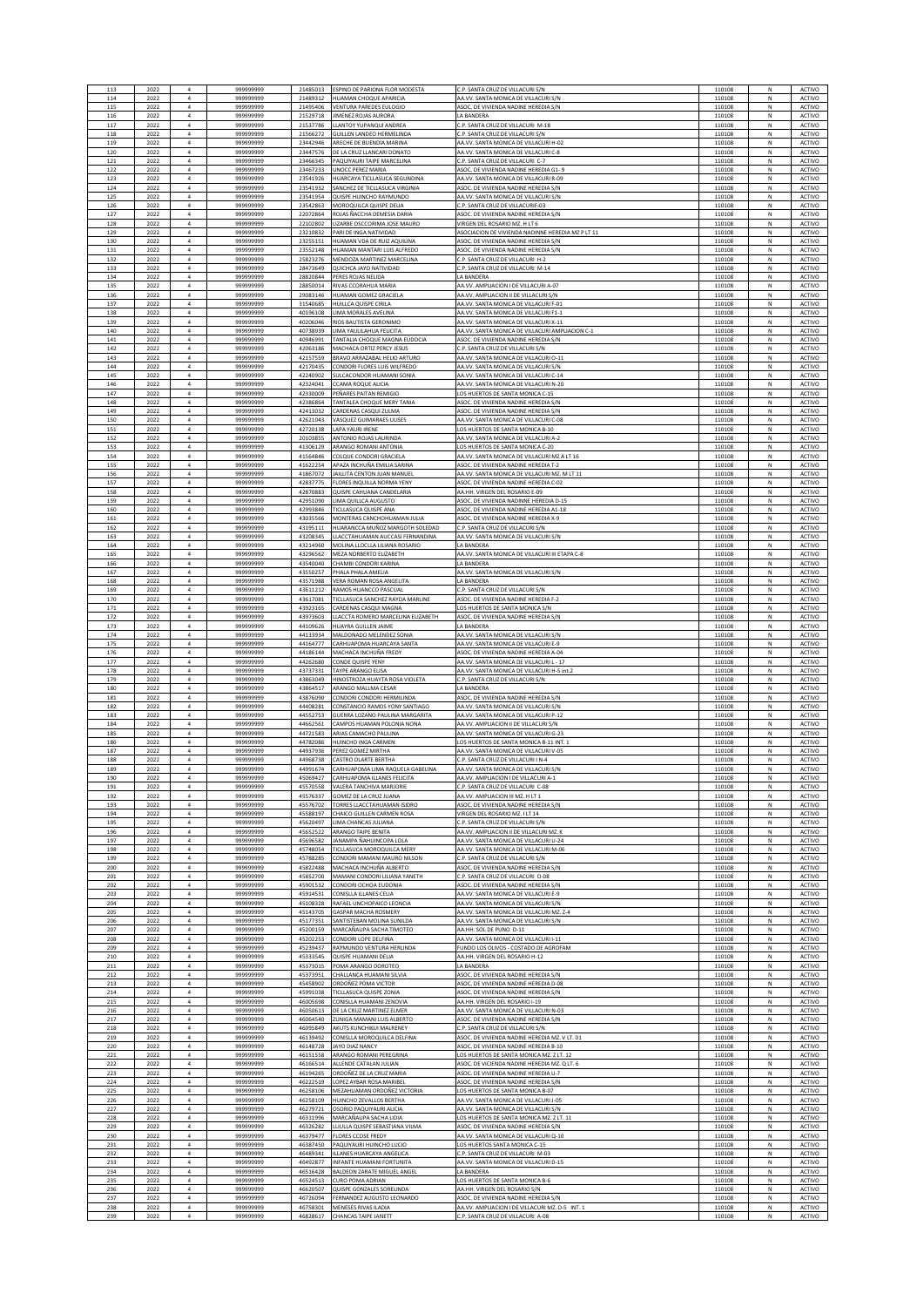| 240        | 2022         | $\overline{a}$                   | 99999999              | 46927403             | SACHA TORRES MAXIMILIANA                                     | AA.VV. SANTA MONICA DE VILLACURI MZ                                             | 110108           | N           | ACTIVO                 |
|------------|--------------|----------------------------------|-----------------------|----------------------|--------------------------------------------------------------|---------------------------------------------------------------------------------|------------------|-------------|------------------------|
| 241        | 2022         | $\overline{a}$                   | 999999999             | 46941681             | <b>FERNANDEZ FLORES EDITH</b>                                | ASOC. DE VIVIENDA NADINE HEREDIA A-2                                            | 110108           | N           | <b>ACTIVO</b>          |
| 242        | 2022         | $\overline{4}$<br>$\overline{4}$ | 999999999             | 46979377             | YAULILAHUA HUINCHO TERESA                                    | LOS HUERTOS DE SANTA MONICA B-11                                                | 110108           | N<br>N      | <b>ACTIVO</b>          |
| 243<br>244 | 2022<br>2022 | $\bf{4}$                         | 99999999<br>99999999  | 46984075<br>47016404 | CARHUAPOMA HUARCAYA BENITA<br>TAIPE ANGULO JORGE             | AA.VV. SANTA MONICA DE VILLACURI S/N<br>ASOC. DE VIVIENDA NADINE HEREDIA LT. 15 | 110108<br>110108 | N           | ACTIVO<br>ACTIVO       |
| 245        | 2022         | $\overline{a}$                   | 999999999             | 47016409             | MOROQUILCA QUISPE MAURA                                      | AMPLIACIÓN III MZ. K LT 6 - SANTA MONICA                                        | 110108           | N           | ACTIVO                 |
| 246        | 2022         | $\overline{a}$                   | 99999999              | 47038500             | ROMERO HUAMAN LILIAN MARITZA                                 | ASOC. DE VIVIENDA NADINE HEREDIA S/N                                            | 110108           | N           | ACTIVO                 |
| 247        | 2022         | $\overline{a}$                   | 99999999              | 47053986             | MARCAS MARCAÑAUPA VICTORIA                                   | AA.VV. SANTA MONICA DE VILLACURI O-15                                           | 110108           | N           | <b>ACTIVO</b>          |
| 248        | 2022         | $\ddot{a}$                       | 99999999              | 47103298             | IUINCHO HUARCAYA ELISEO                                      | UNDO SAN PEDRO                                                                  | 110108           | N           | ACTIVO                 |
| 249        | 2022         | $\overline{4}$                   | 99999999              | 47130201             | GONZALES AQUINO WIKY                                         | .P. SANTA CRUZ DE VILLACURI M-7                                                 | 110108           | N           | ACTIVO                 |
| 250        | 2022         | $\bf{4}$                         | 99999999              | 47231453             | CONISLLA ILLANES EDOLIA                                      | ASOC. DE V. NADINE HEREDIA                                                      | 110108           | N           | ACTIVO                 |
| 251        | 2022         | $\ddot{a}$                       | 99999999              | 47282131             | MORALES CONTRERAS EVILIN                                     | ASOC. DE VIVIENDA NADINE HEREDIA S                                              | 110108           | N           | ACTIVO                 |
| 252        | 2022         | $\mathfrak{a}$                   | 99999999              | 47397745             | QUISPE LIMA LEONCIA                                          | ASOC. DE VIVIENDA NADINE HEREDIA MZ V - LT.9                                    | 110108           | N           | ACTIVO                 |
| 253        | 2022         | $\overline{4}$                   | 99999999              | 47399610             | MACEDO RENGIFO NILA                                          | AA.VV. SANTA MONICA DE VILLACURI S/N                                            | 110108           | N           | ACTIVO                 |
| 254        | 2022         | $\overline{a}$                   | 999999999             | 47516956             | OSORIO PAQUIYAURI ESPERANZA                                  | AA.VV. SANTA MONICA DE VILLACURI H-12                                           | 110108           | N           | ACTIVO                 |
| 255        | 2022         | $\overline{4}$                   | 999999999             | 47837116             | POMA ARANGO CARMEN ROSA                                      | ASOC. DE VIVIENDA NADINE HEREDIA S/N                                            | 110108           | N           | ACTIVO                 |
| 256        | 2022         | $\bf{4}$                         | 99999999              | 47949729             | QUISPE MOROQUILCA GUILLERMINA                                | ASOC. DE VIVIENDA NADINE HEREDIA S/N                                            | 110108           | $\hbox{N}$  | ACTIVO                 |
| 257        | 2022         | $\sqrt{4}$                       | 99999999              | 47966685             | HUILLCA CHUYMA DORIS                                         | ASOC. DE VIVIENDA NADINE HEREDIA S/N                                            | 110108           | $\hbox{N}$  | ACTIVO                 |
| 258        | 2022         | $\overline{a}$                   | 99999999              | 48000832             | VENTURA LLANTOY SENAIDA                                      | AA.VV. SANTA MONICA DE VILLACURI S/N                                            | 110108           | N           | ACTIVO                 |
| 259        | 2022         | $\sqrt{4}$                       | 999999999             | 48044507             | CCALLOMAMANI CUTIPA NANCY SENAYDA                            | OS HUERTOS DE SANTA MONICA A-26                                                 | 110108           | N           | <b>ACTIVO</b>          |
| 260        | 2022         | $\overline{4}$                   | 999999999             | 48160988             | QUISPE ROMAN GRIMALDINA                                      | AA.VV. SANTA MONICA DE VILLACURI F-01                                           | 110108           | ${\sf N}$   | <b>ACTIVO</b>          |
| 261        | 2022         | $\ddot{a}$                       | 99999999              | 71602035             | POMA CURO HILDA MARIA                                        | AA.VV. SANTA MONICA DE VILLACURI S/N                                            | 110108           | N           | ACTIVO                 |
| 262        | 2022         | $\overline{4}$                   | 99999999              | 71653975             | TINTAYA MAMANI EVA                                           | AA.VV. SANTA MONICA DE VILLACURI S/N                                            | 110108           | N           | ACTIVO                 |
| 263        | 2022         | $\ddot{a}$                       | 99999999              | 71840505             | UNIGA MAMANI RUTH MERY                                       | ASOC. DE VIVIENDA NADINE HEREDIA                                                | 110108           | N           | ACTIVO                 |
| 264        | 2022         | $\overline{4}$                   | 99999999              | 71887406             | LIMA HUINCHO BERTHA                                          | AA.VV. SANTA MONICA DE VILLACURI N-6                                            | 110108           | N           | ACTIVO                 |
| 265        | 2022         | $\overline{4}$                   | 99999999              | 71899158             | POMA ORDOÑEZ MARCELINA                                       | ASOC. DE VIVIENDA NADINE HEREDIA S/N                                            | 110108           | N           | <b>ACTIVO</b>          |
| 266        | 2022         | $\overline{a}$                   | 99999999              | 71899248             | QUISPE MOROQUILCA PAULINA                                    | AA.VV. SANTA MONICA DE VILLACURI V-23                                           | 110108           | N           | <b>ACTIVO</b>          |
| 267        | 2022         | $\overline{4}$                   | 99999999              | 71901490             | QUISPE MOROQUILCA NELFA NAZARIA                              | C.P. SANTA CRUZ DE VILLACURI M-10                                               | 110108           | N           | ACTIVO                 |
| 268        | 2022         | $\overline{4}$                   | 99999999              | 71903981             | TICLLASUCA LIMA LUCIA                                        | AA.VV. SANTA MONICA DE VILLACURI S/N                                            | 110108           | N           | ACTIVO                 |
| 269        | 2022         | $\bf{4}$                         | 99999999              | 71903983             | TICLLASUCA LIMA HAYDE'                                       | C.P. SANTA CRUZ DE VILLACURI F-10                                               | 110108           | N           | ACTIVO                 |
| 270        | 2022         | $\bf{4}$                         | 99999999              | 71903993             | SACHA TICLLASUCA RAIDA                                       | C.P. SANTA CRUZ DE VILLACURI C-07                                               | 110108           | N           | ACTIVO                 |
| 271        | 2022         | $\overline{a}$                   | 99999999              | 71954481             | MOROQUILCA TICLLASUCA SONIA                                  | ASOC. DE VIVIENDA NADINE HEREDIA MZ. G1 LT. 15                                  | 110108           | N           | ACTIVO                 |
| 272        | 2022         | $\bf{4}$                         | 999999999             | 71988115             | MEZAHUAMAN TAIPE FLORENCIA                                   | AA.VV. SANTA MONICA DE VILLACURI G-16                                           | 110108           | N           | <b>ACTIVO</b>          |
| 273        | 2022         | $\overline{4}$                   | 99999999              | 72238427             | ESCOBAR BELITO EFRAIN                                        | ASOC. DE VIVIENDA NADINE HEREDIAO2-11                                           | 110108           | N           | <b>ACTIVO</b>          |
| 274        | 2022         | $\bf{4}$                         | 99999999              | 72253032             | DE LA CRUZ UNOCC SILVIA                                      | AA.VV. SANTA MONICA DE VILLACURI C-08                                           | 110108           | N           | ACTIVO                 |
| 275        | 2022         | $\sqrt{4}$                       | 99999999              | 72253067             | OCHOA HUAIRA MAGDALENA                                       | ASOC. DE VIVIENDA NADINE HEREDIA F-08                                           | 110108           | N           | ACTIVO                 |
| 276        | 2022         | $\sqrt{4}$                       | 99999999              | 72259326             | <b>ESCOBAR BELITO MARIBE</b>                                 | C.P. SANTA CRUZ DE VILLACURI M-11                                               | 110108           | N           | ACTIVO                 |
| 277        | 2022         | $\overline{a}$                   | 99999999              | 72263938             | TORRES LLACCTAHUAMAN GAUDENCIA                               | AA.VV. SANTA MONICA DE VILLACURI S/N                                            | 110108           | N           | ACTIVO                 |
| 278        | 2022         | $\overline{4}$                   | 99999999              | 72273382             | ROMANI LLACCTAHUAMAN YOBANA                                  | AA.VV. SANTA MONICA DE VILLACURI I-10                                           | 110108           | N           | <b>ACTIVO</b>          |
| 279        | 2022         | $\sqrt{4}$                       | 999999999             | 72273386             | MARCAÑAUPA SACHA JULIANA                                     | AA.VV. SANTA MONICA DE VILLACURI S/N                                            | 110108           | N           | <b>ACTIVO</b>          |
| 280        | 2022         | $\overline{a}$                   | 999999999             | 72273584             | ARANGO HUAMANI HILDA                                         | C.P. SANTA CRUZ DE VILLACURI C-8                                                | 110108           | N           | ACTIVO                 |
| 281        | 2022         | $\overline{4}$                   | 999999999<br>99999999 | 72276378             | ARANGO HUAMANI ANTONIO                                       | C.P. SANTA CRUZ DE VILLACURI I C-2                                              | 110108           | N           | ACTIVO                 |
| 282        | 2022         | $\sqrt{4}$                       | 99999999              | 72277540             | CHANCAS HUAMAN MAGDALENA                                     | AA.VV. SANTA MONICA DE VILLACURI S/N                                            | 110108           | N           | ACTIVO                 |
| 283        | 2022         | $\overline{a}$                   |                       | 72301778             | LAPA HUARCAYA PAULINO OSCAR                                  | LOS HUERTOS DE SANTA MONICA F-18                                                | 110108           | Ν           | ACTIVO                 |
| 284        | 2022         | $\overline{4}$                   | 999999999             | 48558409             | AQUINO POMASONCCO CLAUDIA                                    | LA BANDERA                                                                      | 110108           | $\mathbb N$ | ACTIVO                 |
| 285        | 2022         | $\overline{4}$                   | 99999999              | 48785748             | TAPULLIMA AREVALO REYNA                                      | <b>ASOC. DE VIVIENDA NADINE HEREDIA S/N</b>                                     | 110108           | N           | <b>ACTIVO</b>          |
| 286        | 2022         | $\ddot{a}$                       | 99999999              | 60672493             | LUNA SORAS FERNANDO                                          | A.VV. SANTA MONICA DE VILLACURI X-12                                            | 110108           | N           | ACTIVO                 |
| 287        | 2022         | $\overline{4}$                   | 99999999              | 61566261             | LIMA QUISPE YONATHAN                                         | ASOC. DE VIVIENDA NADINE HEREDIA S/N                                            | 110108           | N           | ACTIVO                 |
| 288        | 2022         | $\ddot{a}$                       | 99999999              | 70122090             | AHUANA OUISPE SUSAN                                          | AA VV. SANTA MONICA DE VII I ACURI S/N                                          | 110108           |             | ACTIVO                 |
| 289        | 2022         | $\overline{a}$                   | 999999999             | 70144350             | ZARATE LIZANO MARCOS ROBERTO                                 | A BANDER                                                                        | 110108           |             | ACTIVO                 |
| 290        | 2022         | $\overline{a}$                   | 99999999              | 72542748             | BOZA ROMERO FLOR DENICY                                      | LOS HUERTOS DE SANTA MONICA S/N                                                 | 110108           | N           | ACTIVO                 |
| 291        | 2022         | $\overline{a}$                   | 999999999             | 72862359             | PARCO CANDIOTE ANA MARIA                                     | ASOC. DE VIVIENDA NADINE HEREDIA S/M                                            | 110108           | N           | ACTIVO                 |
| 292<br>293 | 2022         | $\overline{a}$<br>$\overline{4}$ | 999999999             | 73133459<br>73276849 | HUARCAYA MOROQUILCA ISABEL                                   | ASOC. DE VIVIENDA NADINE HEREDIA S/N                                            | 110108           | N<br>N      | ACTIVO                 |
| 294        | 2022<br>2022 | $\bf{4}$                         | 999999999<br>99999999 | 73776114             | AUCCASI SEDANO GLADYS IRIS<br>SACHA MARCAÑAUPA CARMINA       | C.P. SANTA CRUZ DE VILLACURI S/N<br>AA.VV. SANTA MONICA DE VILLACURI S/N        | 110108<br>110108 | N           | ACTIVO<br>ACTIVO       |
| 295        | 2022         | $\bf{4}$                         | 99999999              | 74240608             | CARDENAS CASQUI BETTSY                                       | AA.VV. SANTA MONICA DE VILLACURI S/N                                            | 110108           | $\hbox{N}$  | ACTIVO                 |
| 296        | 2022         | $\overline{a}$                   | 99999999              | 74311072             | ARANGO LLACCTA CARMEN ROSA                                   | C.P. SANTA CRUZ DE VILLACURI M-11                                               | 110108           | N           | ACTIVO                 |
| 297        | 2022         | $\bf{4}$                         | 99999999              | 74855842             | CONISLLA ILLANES NORMA                                       | AA.VV. SANTA MONICA DE VILLACURI E-09                                           | 110108           | ${\sf N}$   | ACTIVO                 |
| 298        | 2022         | $\overline{4}$                   | 999999999             | 74875141             | RAMOS MATAMOROS NANCY                                        | A BANDERA                                                                       | 110108           | ${\sf N}$   | ACTIVO                 |
| 299        | 2022         | $\ddot{a}$                       | 99999999              | 75196447             | BALDEON ZARATE YENIFER LILIANA                               | A BANDERA                                                                       | 110108           | N           | ACTIVO                 |
| 300        | 2022         | $\bf{4}$                         | 99999999              | 75706569             | AROCUTIPA CONDORI EULALIA                                    | AA.VV. SANTA MONICA DE VILLACURI S/N                                            | 110108           | ${\sf N}$   | ACTIVO                 |
| 301        | 2022         | $\sqrt{4}$                       | 99999999              | 75886232             | RODRIGUEZ GALVEZ LEIDY BANES                                 | ASOC. DE VIVIENDA NADINE HEREDIA S/N                                            | 110108           | N           | ACTIVO                 |
| 302        | 2022         | $\bf{4}$                         | 99999999              | 70218627             | MEDINA MARCAS CATALINA                                       | AA.VV. SANTA MONICA DE VILLACURI C-4                                            | 110108           | N           | ACTIVO                 |
| 303        | 2022         | $\overline{4}$                   | 99999999              | 70295471             | QUISPE TAPIA SHEYLA LEONOR                                   | ASOC. DE VIVIENDA NADINE HEREDIA S/N                                            | 110108           | N           | <b>ACTIVO</b>          |
| 304        | 2022         | $\overline{4}$                   | 99999999              | 70422462             | <b>GASPAR HUAIRA RICARDO</b>                                 | ASOC. DE VIVIENDA NADINE HEREDIA S/N                                            | 110108           | N           | <b>ACTIVO</b>          |
| 305        | 2022         | $\overline{a}$                   | 99999999              | 71084828             | VENTURA ZARATE EDITH MILAGROS                                | LA BANDERA                                                                      | 110108           | N           | ACTIVO                 |
| 306        | 2022         | $\overline{4}$                   | 99999999              | 71229276             | ARENAS VENTURA MARIA ELENA                                   | AA.VV. SANTA MONICA DE VILLACURI S/N                                            | 110108           | N           | ACTIVO                 |
| 307        | 2022         | $\sqrt{4}$                       | 99999999              | 76725416             | JULIAN MACHUCA BETSAIDA                                      | VIRGEN DEL ROSARIO MZ. H LT. 7                                                  | 110108           | N           | ACTIVO                 |
| 308        | 2022         | $\sqrt{4}$                       | 99999999              | 76862613             | HUILCA LOPEZ JAVIER MICHAEL                                  | ASOC. DE VIVIENDA NADINE HEREDIA S/N                                            | 110108           | N           | ACTIVO                 |
| 309        | 2022         | $\overline{a}$                   | 99999999              | 77489009             | PARCO MAYTA JUDITH SOFIA                                     | C.P. SANTA CRUZ DE VILLACURI M-16                                               | 110108           | N           | <b>ACTIVO</b>          |
| 310        | 2022         | $\sqrt{4}$                       | 999999999             | 77679649             | PARCO CANDIOTE FLOR MARIA                                    | ASOC. DE VIVIENDA NADINE HEREDIA S/N                                            | 110108           | ${\sf N}$   | <b>ACTIVO</b>          |
| 311        | 2022         | $\overline{4}$<br>$\overline{4}$ | 999999999             | 77797691             | RUIZ MERINO CELIA                                            | AA.VV. SANTA MONICA DE VILLACURI L-04                                           | 110108           | N           | <b>ACTIVO</b>          |
| 312        | 2022         | $\sqrt{4}$                       | 99999999              | 00116885             | LOPEZ RAMIREZ MARILUZ                                        | .P. SANTA CRUZ DE VILLACURI O-10                                                | 110108           | N           | ACTIVO                 |
| 313        | 2022         |                                  | 999999999             | 00119022             | LOPEZ VASQUEZ WILDER                                         | LA BANDERA                                                                      | 110108           | N           | ACTIVO                 |
| 314        | 2022         | $\ddot{a}$                       | 99999999              | 41741614             | <b>IUAMAN CHACCHI JULIA</b>                                  | A.VV. AMPLIACION III SANTA MONICA MZ H LT 6                                     | 110108           | N           | ACTIVO                 |
| 315        | 2022         | $\overline{a}$                   | 99999999              | 47750056             | <b>TORRES JAYO MARIA ELENA</b>                               | HUARANGAL DEL EDEN S/N                                                          | 110108           | N           | <b>ACTIVO</b>          |
| 316        | 2022<br>2023 | $\overline{a}$                   | 99999999              | 47086487<br>42197608 | ALVARADO CRUZ ROSA YANETT<br><b>LISI SALCEDO YENNY KARIN</b> | OS HUERTOS DE SANTA MONICA B1-7<br>OS HUERTOS DE SANTA MONICA                   | 110108<br>10108  | N           | ACTIVO<br><b>CTIVO</b> |
| 318        | 2022         | $\overline{4}$                   | 999999999             | 46564285             | CASTRO ROJAS ISELA                                           | ASOCIACION DE VIVIENDA NADINE HEREDIA MZ V LT 18                                | 110108           | N           | <b>ACTIVO</b>          |
| 319        | 2022         | $\overline{4}$                   | 999999999             | 47122298             | POMA TAIPE DIGNA                                             | AA.VV. AMPLIACION III SANTA MONICA MZ G LT 10                                   | 110108           | N           | <b>ACTIVO</b>          |
| 320        | 2022         | $\bf{4}$                         | 99999999              | 46675773             | ESCOBAR BELITO IVAN                                          | ASOC. NADINE HEREDIA MZS1 LOTE 13                                               | 110108           | N           | ACTIVO                 |
| 321        | 2022         | $\overline{a}$                   | 999999999             | 73071205             | DIAZ ARANGO MERCEDES                                         | ASOC. NADINE HEREDIA MZ 02 LOTE 7                                               | 110108           | N           | ACTIVO                 |
| 322        | 2022         | $\overline{4}$                   | 99999999              | 21789062             | AGUIRRE POZO DE RIVERO VII MA NOEMI                          | SUB-LOTE 8B DE LAS JOYAS DE CASACONCHA                                          | 110503           | N           | ACTIVO                 |
| 323        | 2022         | $\overline{4}$                   | 999999999             | 15695919             | ALARCON Y ESPINOZA DANIEL ANGEL                              | COMUNIDAD CHAMBARA BAJA S/N                                                     | 150811           | N           | <b>ACTIVO</b>          |
| 324        | 2022         | $\ddot{a}$                       | 999999999             | 27373993             | MEJIA GUEVARA AMELIA                                         | SJ.SIMON BOLIVAR S/N PISO 1 MZI LT.4                                            | 150811           | N           | ACTIVO                 |
| 325        | 2022         | $\overline{4}$                   | 99999999              | 45384556             | TAVARA ACUÑA YESENIA KARINA                                  | ASOCIACION DE VIVIENDAS VRH. MZ C LT15                                          | 150811           | N           | ACTIVO                 |
| 326        | 2022         | $\sqrt{4}$                       | 99999999              | 41228560             | PEREZ DIAZ GUMERCINDI                                        | <b>VICTOR RAMIREZ HORN</b>                                                      | 150811           | N           | ACTIVO                 |
| 327        | 2022         | $\ddot{a}$                       | 99999999              | 43687236             | FUSTAMANTE DIAZ SEGUNDO DANIEI                               | PSJ. SN PISO 1 INT. 3MZ.A.LTS                                                   | 150811           | N           | ACTIVO                 |
| 328        | 2022         | $\overline{a}$                   | 999999999             | 43289378             | MORENO LIVIAS WALTER ANIBAL                                  | <b>STA ELVIRA</b>                                                               | 150811           | N           | ACTIVO                 |
| 329        | 2022         | $\overline{a}$                   | 99999999              | 45340668             | RAMOS VARA YUDITH                                            | <b>7 DE ENERO S/N ANDAHLIAS</b>                                                 | 150811           | N           | <b>ACTIVO</b>          |
| 330        | 2022         | $\sqrt{4}$                       | 999999999             | 27364783             | SEMPERTEGUI SANCHEZ JESUS AURORA                             | PUEBLO JOVEN 17 DE ENERO S/N                                                    | 150811           | N           | <b>ACTIVO</b>          |
| 331        | 2022         | $\overline{4}$                   | 99999999              | 01042929             | SAUCEDO CUSMA SAUL                                           | 17 ENERO PUEBLO JOVEN                                                           | 150811           | N           | ACTIVO                 |
| 332        | 2022         | $\bf{4}$                         | 99999999              | 44444052             | FERNANDEZ CACHAY DOLORES DEL PILAR                           | PUEBLO JOVEN 17 DE ENERO                                                        | 150811           | $\hbox{N}$  | ACTIVO                 |
| 333        | 2022         | $\sqrt{4}$                       | 99999999              | 45175711             | CIEZA CHAPILLIQUEN MATILDE                                   | CP.ANDAHUASI S-3 MZD LT04                                                       | 150811           | ${\sf N}$   | ACTIVO                 |
| 334        | 2022         | $\overline{a}$                   | 99999999              | 48572337             | VASQUEZ VASQUEZ CLEISER                                      | -3 D-4 LAS DALIAS ANDAHUASI                                                     | 150811           | N           | ACTIVO                 |
| 335        | 2022         | $\sqrt{4}$                       | 99999999              | 27423585             | DIAZ DUCEF AUDOMIRO                                          | LOS CLAVELES ANDAHUASI                                                          | 150811           | ${\sf N}$   | <b>ACTIVO</b>          |
| 336        | 2022         | $\overline{4}$                   | 99999999              | 43429226             | HERRERA BUSTAMANTE JORGE ENRRIQUE                            | <b>17 DE ENERO PUELO JOVEN</b>                                                  | 150811           | N           | ACTIVO                 |
| 337        | 2022         | $\overline{4}$                   | 99999999              | 15729820             | QUIÑONES HARO SANTOS PAULINO                                 | -2 LOS JASMINES ANDAHUASI                                                       | 150811           | N           | ACTIVO                 |
| 338        | 2022         | $\overline{4}$                   | 99999999              | 23096611             | ALBUJAR ARANDA JULIA                                         | JOVEN 17 DE ENERO S/N                                                           | 150811           | N           | ACTIVO                 |
| 339        | 2022         | $\sqrt{4}$                       | 99999999              | 22756926             | ROJAS MORALES EXALTACIONA                                    | CP.17 DE ENERO PSJE LAS FLORES S/N                                              | 150811           | N           | ACTIVO                 |
| 340        | 2022         | $\overline{4}$                   | 99999999              | 80503796             | MELGAREJO TAMURIO CLAUDIA                                    | PUEBLO JOVEN 17 ENERO ANDAHUASI                                                 | 150811           | N           | ACTIVO                 |
| 341        | 2022         | $\overline{4}$                   | 99999999              | 48543505             | CIELOS TRUJILLO DE FLORES AIDA MARINA                        | 17 ENERO PSJE JOSE OLAYA N°8                                                    | 150813           | N           | ACTIVO                 |
| 342        | 2022         | $\overline{a}$                   | 99999999              | 47290315             | FLORES CIELOS ISABEL YANINA                                  | 17 DE ENERO JOSE OLAYA (                                                        | 150811           | N           | <b>ACTIVO</b>          |
| 343        | 2022         | $\overline{4}$                   | 99999999              | 15642795             | AVILA PAULINO DE AYALA LEONARDA                              | VICTOR RAMIREZ HORNA                                                            | 150811           | N           | ACTIVO                 |
| 344        | 2022         | $\overline{4}$                   | 99999999              | 15733698             | FERNANDEZ SANDON AURORA CELINDA                              | MINA                                                                            | 150811           | N           | ACTIVO                 |
| 345        | 2022         | $\sqrt{4}$                       | 99999999              | 32267893             | BAUTISTA CULLA ANTONIA                                       | LA MINA                                                                         | 150811           | N           | ACTIVO                 |
| 346        | 2022         | $\sqrt{4}$                       | 99999999              | 15695765             | MELENDEZ GRIMALDOS SEVERO                                    | CASERIO LA MINA S/N                                                             | 150811           | N           | ACTIVO                 |
| 347        | 2022         | $\overline{a}$                   | 99999999              | 47531318             | ALVARADO FERNANDEZ JENNY BEATRIZ                             | SAN JUAN DE TOPAYA S/N                                                          | 150811           | N           | ACTIVO                 |
| 348        | 2022         | $\sqrt{4}$                       | 99999999              | 10528721             | DIAZ GAMBOA ESTEFANIA ODELFINA                               | CASERIO LA MINA S/N                                                             | 150811           | ${\sf N}$   | <b>ACTIVO</b>          |
| 349        | 2022         | $\overline{4}$                   | 999999999             | 72551304             | QUINTO MEDINA CELIA ROSARIO                                  | A MINA                                                                          | 150811           | N           | ACTIVO                 |
| 350        | 2022         | $\overline{4}$                   | 999999999             | 43712635             | QUINTO MEDINA FELICIANA JACINTA                              | A MINA                                                                          | 150811           | N           | ACTIVO                 |
| 351        | 2022         | $\sqrt{4}$                       | 99999999              | 40822588             | BAUTISTA CULLA FELICITAS AGRIPINA                            | LA MINA S/N                                                                     | 150811           | N           | ACTIVO                 |
| 352        | 2022         | $\sqrt{4}$                       | 99999999              | 42234418             | MELGAREJO GIRALDO MIGUEL ESTEBAN                             | LA MINA                                                                         | 150811           | N           | ACTIVO                 |
| 353        | 2022         | $\mathbf{A}$                     | 999999999             | 44725247             | <b>BAUTISTA LEON FIBIA</b>                                   | COMUNIDAD LA MINA S/N                                                           | 150811           | N           | ACTIVO                 |
| 354        | 2022         | $\overline{a}$                   | 99999999              | 45915334             | QUINTO MEDINA ANTONIETA JULIA                                | COMUNIDAD LA MINA S/N                                                           | 150811           | N           | <b>ACTIVO</b>          |
| 355        | 2022         | $\overline{a}$                   | 999999999             | 48343417             | HUARIPATA DIAZ MARIA ISABEL                                  | ASOC.DE POBLADORES LA MINA                                                      | 150811           | N           | ACTIVO                 |
| 356        | 2022         | $\overline{a}$                   | 999999999             | 15735004             | SUSANIBAR DE LA CRUZ LUZ                                     | LA MINA S/N                                                                     | 150811           | N           | ACTIVO                 |
| 357        | 2022         | $\overline{4}$                   | 99999999              | 15700125             | MOYA DE LA CRUZ HAYDEE ROSALIA                               | LA MINA                                                                         | 150811           | N           | ACTIVO                 |
| 358        | 2022         | $\sqrt{4}$                       | 99999999              | 15694806             | DE LA CRUZ VDA DE MOYA ROSALIA                               | LA MINA S/N                                                                     | 150811           | N           | ACTIVO                 |
| 359        | 2022         | $\overline{a}$                   | 99999999              | 15699520             | HIZA DE MARTINEZ EULOGIO                                     | LA MINA BAJA S/N                                                                | 150811           | Ν           | ACTIVO                 |
| 360        | 2022         | $\overline{4}$                   | 99999999              | 23146825             | APOLINARIO DE FLORES EUSEBIA                                 | 17 DE ENERO MZA LT01                                                            | 150811           | $\mathbb N$ | ACTIVO                 |
| 361        | 2022         | $\overline{4}$                   | 999999999             | 47380233             | PALMA RIVAS DORIS ELENA                                      | <b>ENTRO POBLADO TOPAYA</b>                                                     | 150811           | N           | <b>ACTIVO</b>          |
| 362        | 2022         | $\ddot{a}$                       | 999999999             | 15724928             | RIVAS SALINAS PAOLA NONA                                     | A MINA S/N                                                                      | 150811           | N           | ACTIVO                 |
| 363        | 2022         | $\overline{4}$                   | 999999999             | 47827716             | ROMAN YANAC CRISTINA DEL PILAR                               | /ISTA ALEGRE                                                                    | 150811           | N           | ACTIVO                 |
| 364        | 2022         | $\sqrt{4}$                       | 99999999              | 45801535             | SRANADOS ROJAS YUDY PASCUAL                                  | A MINA                                                                          | 150811           | N           | ACTIVO                 |
|            | 2022         | $\ddot{a}$                       | 99999999              | 80565437             | CASTILLO BAZAN JUANA TEOFIL                                  | PORTACHUELO S/M                                                                 | 150813           |             | ACTIVO                 |